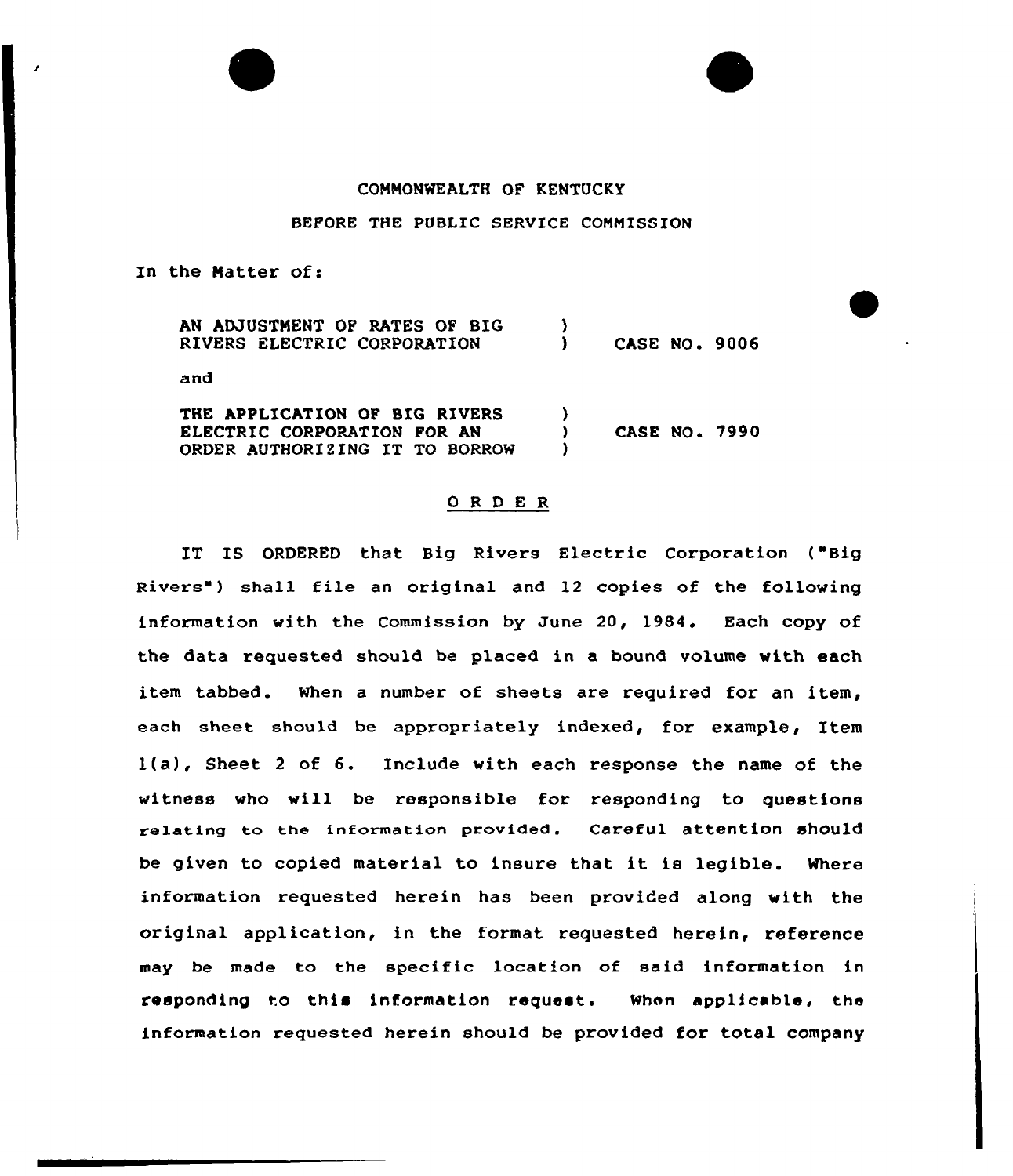operations and jurisdictional operations, separately. If neither the requested information nor a motion for an extension of time is filed by the stated date, the case may be dismissed.

## Issue: Proposed Sale/Leaseback

la. Section III (c} of the Executive Summary dated 5/14/84 indicates GECC will assume the Ohio County Pollution Control Bonds of \$141.3 million. Item 24, page 6 of 6, of the Response to the First Information Request of the Attorney General indicates Big Rivers will use the proceeds of the sale of Wilson No. 1 to pay off the 1982 and 1983 series bonds. Has a decision been made as to whether GECC will assume the Ohio County Pollution Control financing?

b. Will the decision of GECC to use the Pollution Control Bonds or some other form of debt to finance the purchase of Wilson No. <sup>1</sup> effect Big Rivers in any way other than to change the amount of the proposed lease payment?

2. At the formal conference of Nay 17 and 29, 1984, Nr. Ron Hollander indicated that Big Rivers and GECC were involved in negotiations to change the terms of the lease and allow Big Rivers to make <sup>a</sup> reduced lease payment for the first 10 years of the lease rather than 5 years as originally proposed. Provide the current status of these negotiations and, if applicable, quantify the resulting change in the amount of the lease payment.

3. Item 22 (i) of the Response to the Attorney General's First Request for Information indicates that the amount included in the sale-lease transaction could be as much as 8700 million. If <sup>a</sup> determination on the amount of the lease has been made, pro-

 $-2-$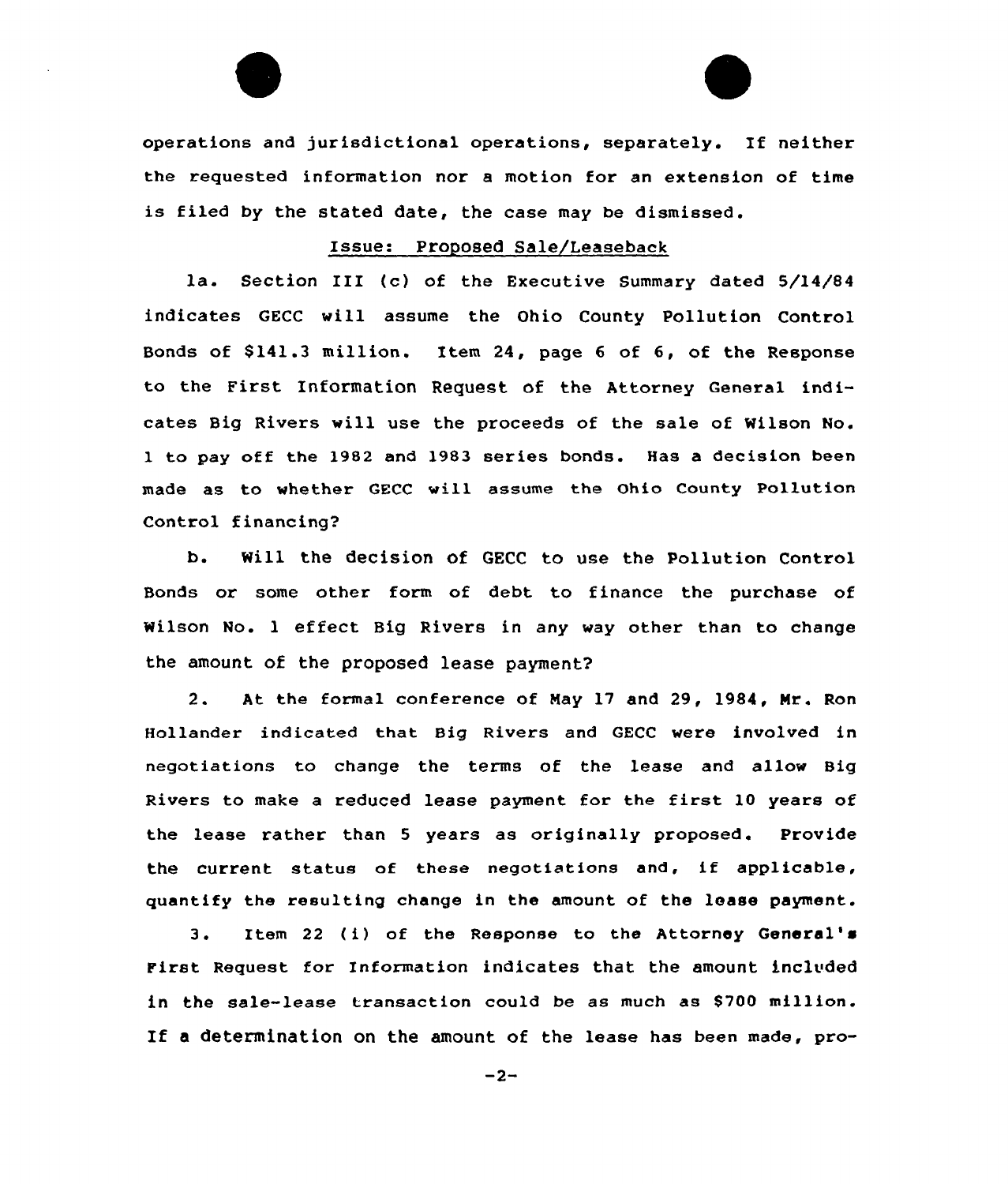

## Issue: Pro Forma Adjustments

4a. The answer in Item <sup>9</sup> of the response to the Conunission's Nay 16, 1984, Information Request explains why the nameplate ratings for the Green units were used as the basis for adjusting Entries 19 and <sup>20</sup> of Exhibit 5. Identify and explain the xelationships between nameplate xatings and expense levels used as the basis fox these adjustments.

b. Identify, describe, and quantify any miscellaneous operating expenses and maintenance expenses incurred at the Green units during the test year which would be lessened if there were one 484 MW unit rather the two existing units.

c. Identify> describe, and quantify the scheduled maintenance on the Green units boiler plant and scrubber during the test year.

d. Identify, descxibe, and quantify the scheduled maintenance planned for Wilson No. <sup>1</sup> during its first year of operation.

Se. provide the information originally requested in Item 10 of the Commission's May l6, 1984, Information Request.

b. Identify and quantify any wage or salary increases occurring after the test year which have been included in the pro forma adjustment reflected in Entry <sup>21</sup> of Exhibit 5.

 $-3-$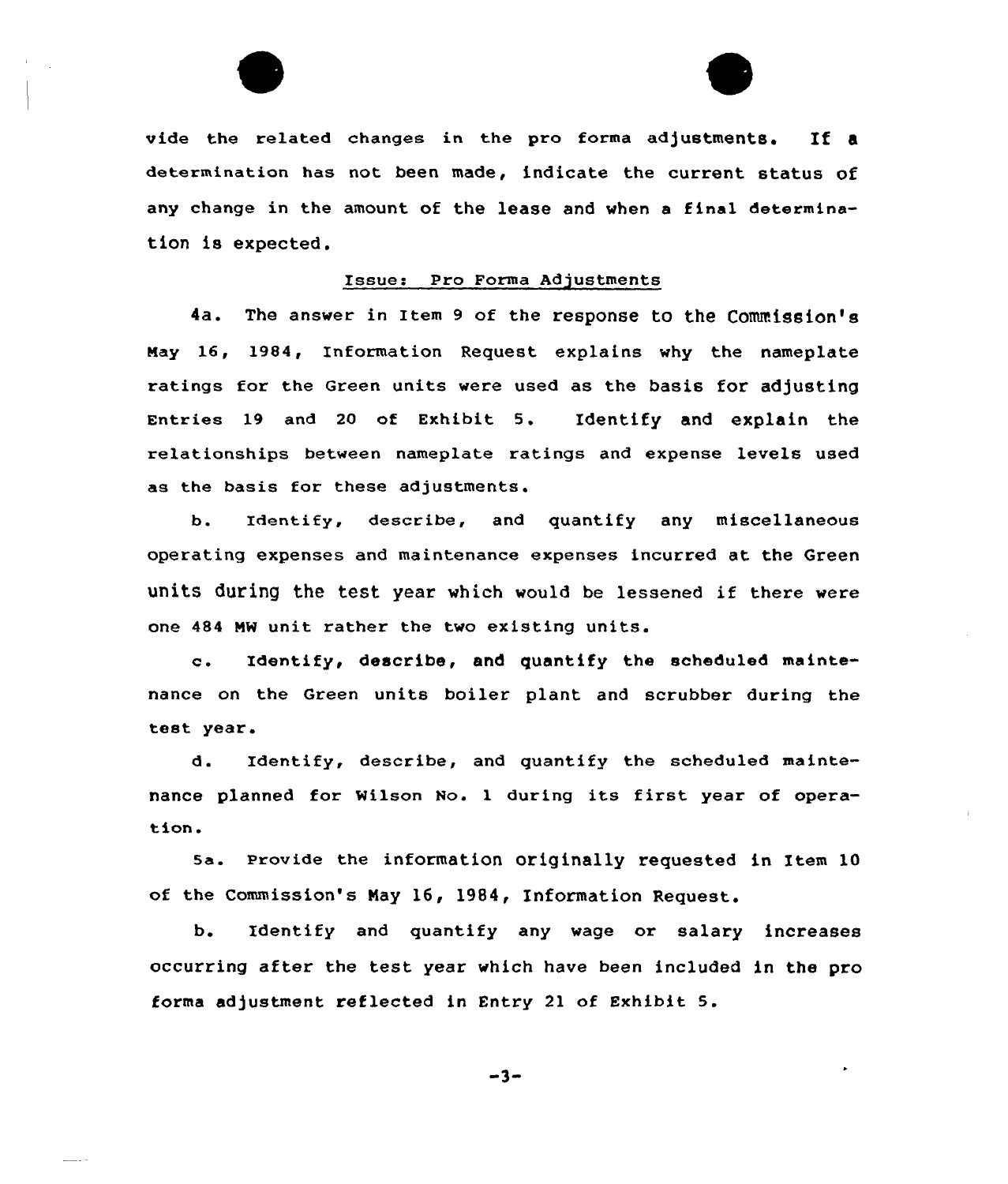6. Item ll of the response to the Commission's May 16, 1984, Information Request lists the three requirements of Big Rivers Deferral Plan. Explain how these requirements were developed and how the one-year and five-year time periods were selected.

7. Item 15B of the Response to the Commission's May 16, 1984, Information Request details the reason for the increase in the test year expense for Outside Services Employed -- i.e. the cost of the hydroelectric feasibility study. The S845,000 amount is equal to 200% of the average expense in this account for the past <sup>5</sup> years. Explain why no adjustment was proposed to reduce this expense level for rate-making purposes.

# Issue: Fuel Cost Synchronization

8. Provide <sup>a</sup> reconciliation of the actual cost of fuel for the test year provided in Exhibit 5, Entry <sup>2</sup> (S98,382,599) and the actual fuel revenues for the test year provided in Item 43, page 1 of <sup>1</sup> of the Commission's data request dated May 16, 1984 (\$97,014,343.48).

9. Refer to Item 14a, page 75 of 154 of the Commission's data request dated April 2, 1984. Why was Account No. 547, 130, Fuel-Oil-Gas Turbine, credited for \$24,368 in the tenth month during the test year?

# Issues Generating Capacity Requirements

10. In reference to the response to PSC data request of Nay 16, 1984, Item 22, page 2 of 2:

 $-4-$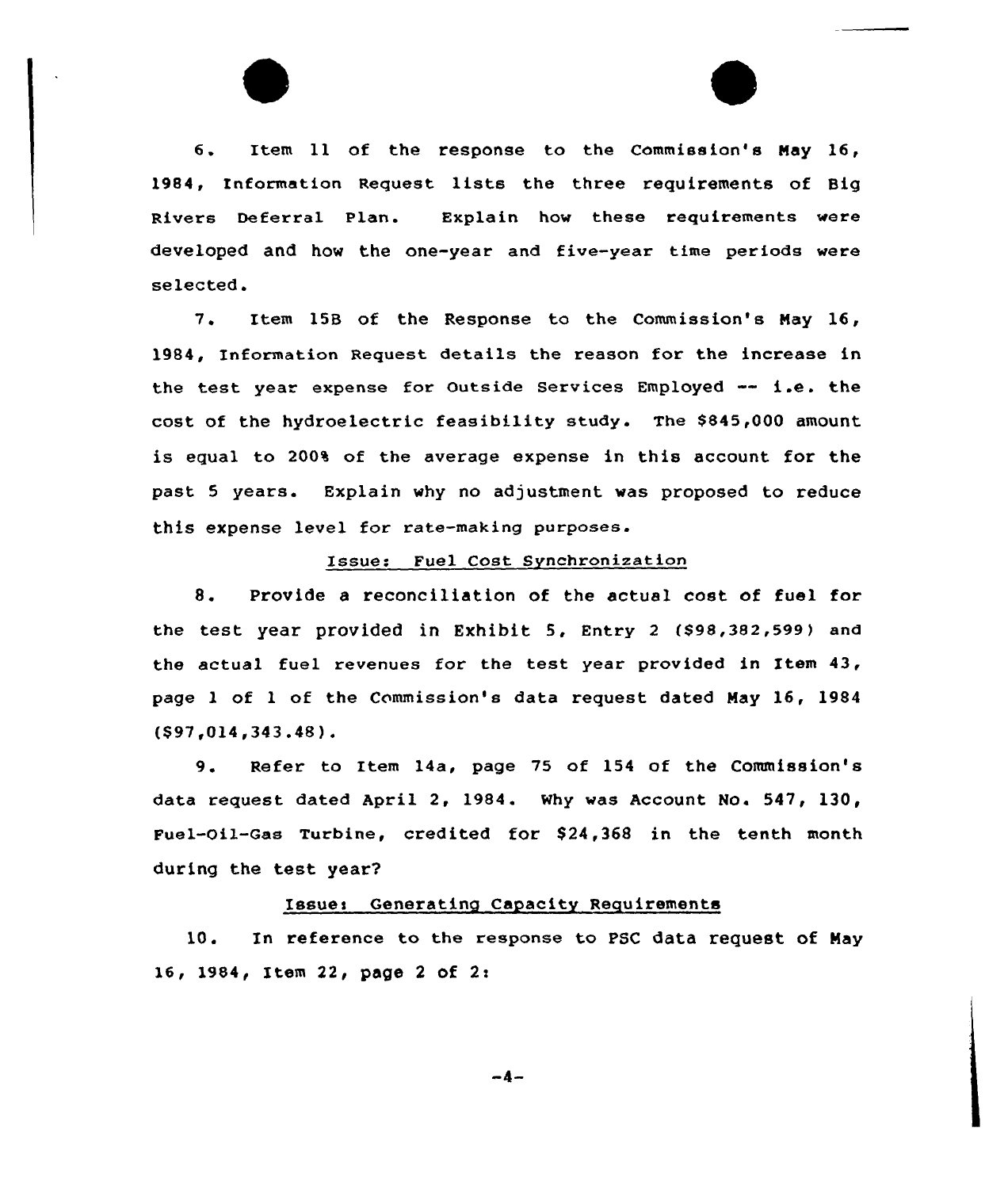

For 1984 through 1993, provide the percent reserve margin with wilson Unit No. <sup>1</sup> tor Big Rivers internal peak load only (excluding both HNPSL and firm power sales).

#### Issue: Cost of Service

ll. In reference to the response to PSC data request of Nay 16, 1984, Item 33:

a. What is Big Rivers estimate of the fixed cost required to provide capacity for its own customers currently? Provide workpapers to support this estimate.

b. What will be Big Rivers' fixed cost required to provide capacity after Wilson Unit No. <sup>1</sup> is in service assuming the proposed sale/lease back is consummated? Provide workpapers to support this calculation.

c. What will be Big Rivers' fixed cost required to provide capacity after Wilson Unit No. 1 is in service, assuming no sale/lease back? Provide workpapers to support this calculation.

12. In reference to the response to PSC data request of May 16, 1984, Item

How does the energy charge for the power sold to the  $a.$ City of Cleveland compare to Big Rivers' variable cost to provide energy to its own customers?

b. How does the energy charge for the power sold to the Municipal Energy Agency of Nississippi compare to Big variable cost to provide energy to its own customers?

# Issues Normalized Revenue

13. In reference to Item 2c of the Commission's data request dated April 2, 1984, Big Rivers responded by referring to Exhibit

 $-5-$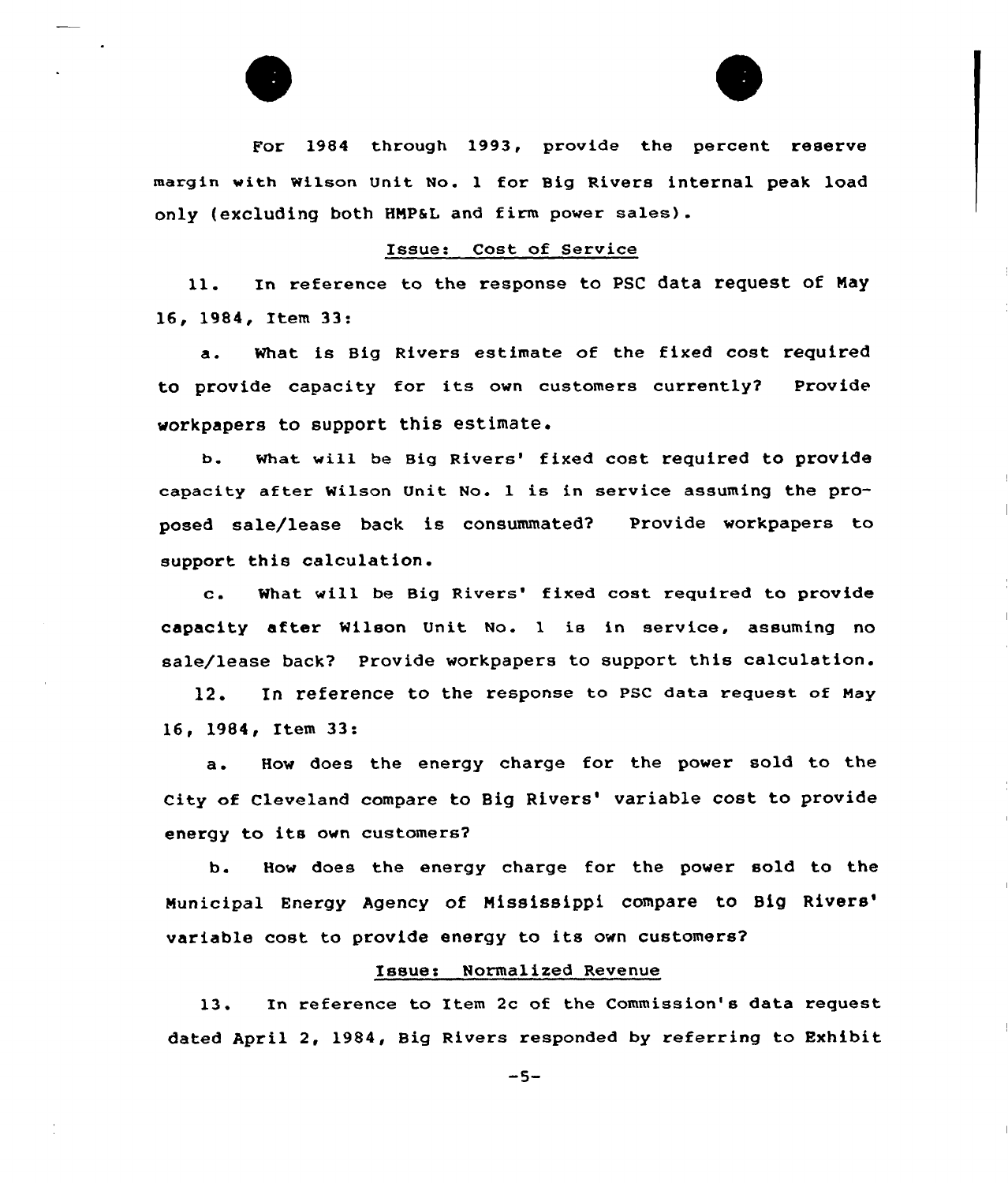4 of the original filing. Due to all of the pro forma adjustments proposed in this case, normalized revenue and actual revenue will not be equal. Please document normalized revenue by providing detailed workpapers showing billing units, all charges included, etc. Also show the amount of fuel revenue included in normalized revenue and the amount in proposed revenue for each customer and detailed calculations of how it was determined.

14. Refer to Item 49 of the response to the Commission's data request dated Nay 16, 1984.

a. Provide detailed workpapers showing how the amounts in the actual revenue column were determined.

b. Also provide support for the estimate versus actual (adjustment} column.

c. Xs the \$14,316,497.B2 amount actual or normalized revenue7

d. Present detailed calculations for normalized revenue from Jackson Purchase.

14. Refer to page of Exhibit <sup>5</sup> in the original application. The amount shown as actual surcharge revenue is  $$1,460,371$ . Provide detailed workpapers showing the derivation of this amount and provide an explanation as to why it would not equal the amount shown on Exhibit 4, pages 1 and 2, under the proposed rates .322 mills/kwh surcharge column.

15. Provide detailed workpapers tied directly to hil)fng units to support the \$275,198,366 and \$265,714,300 amounts shown on line 10 of page 1 of Exhibit 5 and to support the \$312,758,085 and \$303,274,019 amounts shown on line 14 of page 1 of Exhibit 5.

 $-6-$